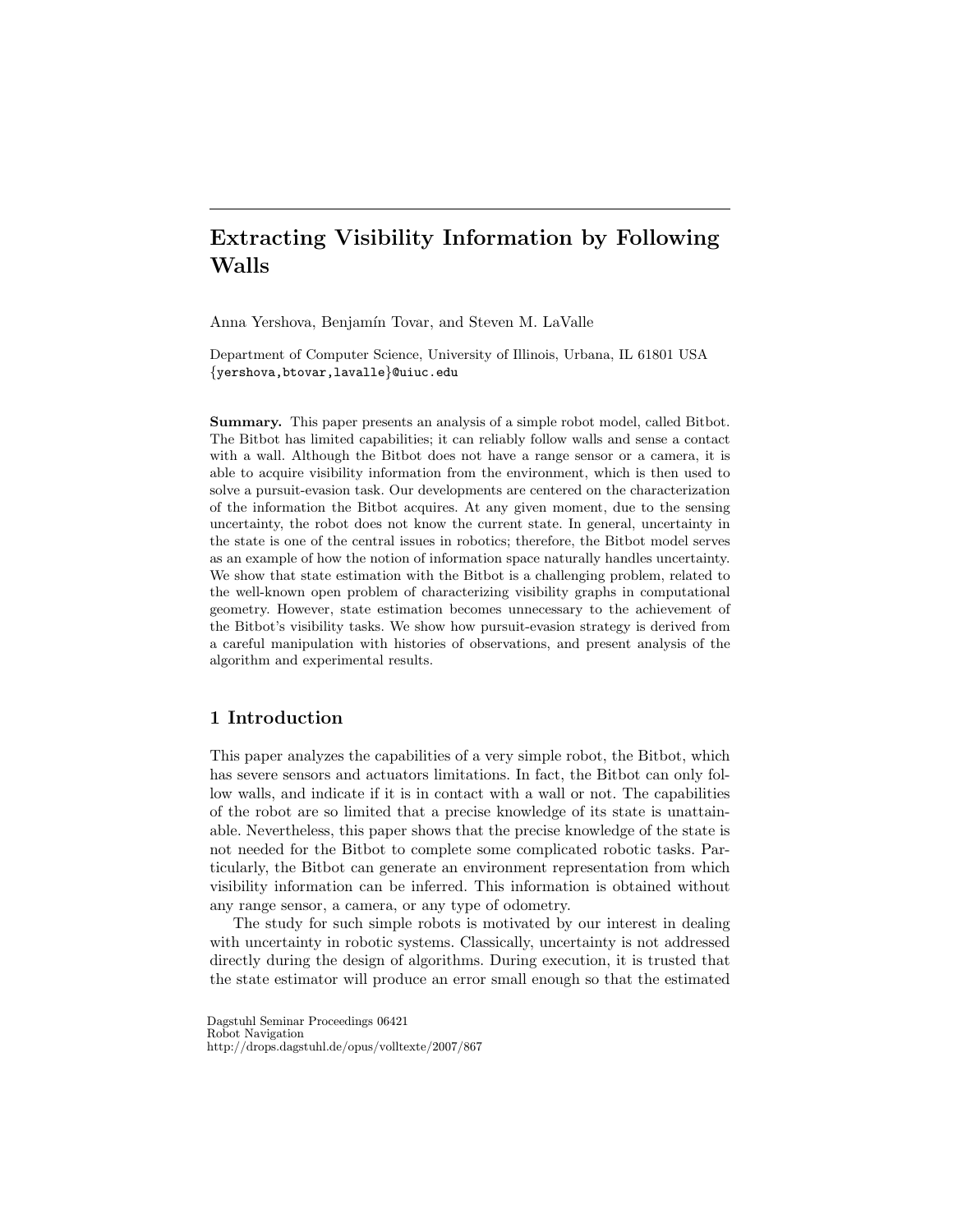state can be taken as the current state. While this approach is adequate for several robotic tasks, it does not incorporate the inherent uncertainty in the design of the algorithm. Moreover, as it is the case for the Bitbot, an estimate of the state is by itself a very difficult open problem. It would seem that such lack of a state estimate makes the Bitbot quite useless.

Instead of focusing on the state estimation, we focus the algorithm development on particular tasks, so that a robot like the Bitbot can solve complicated tasks. The key idea is to incorporate the uncertainty in the design of the particular algorithms through an information space. In this case, the algorithms manipulate information states until a certain goal information state is reached. Instead of operating on current state estimates, the algorithm operates on the histories of observations and actions performed by the robot. For a full development of information spaces the reader is referred to [9]. Such approach has been used before in the context of manipulation [3, 4], for example, by orienting polygonal parts with a sensorless system [1, 5, 6]. Information spaces also appear (sometimes implicitly) in algorithms for robot localization [2]. A careful study of such information spaces allows very limited robots to localize themselves in polygonal environments [10, 11].

Since an information space encodes the state of the whole robotic task, rather than only the state of the robot, it provides natural description for the visibility-based pursuit-evasion problem. In this task the pursuer tries to visually detect an evader, which in turn tries actively to hide. The problem here is the uncertainty in the position of the evader, and the pursuer should move to reduce such uncertainty. A strategy was presented in [7] for a pursuer robot with perfect knowledge of a particular environment, and with omnidirectional, infinite range vision. When the environment is not known this imperfect information adds to the uncertainty of the state. Examples of such scenarios were studied in [8, 13]. Here, not only the pursuers did not know the environment, but had severe sensor limitations.

In the present paper we develop a full analysis of the information space of the Bitbot. We have shown in [14] that a single Bitbot placed in an unknown environment can learn enough information about the environment to localize itself with respect to a special representation, called the cut diagram. The cut diagram stores information about all of the reflex and convex vertices together with the extensions from reflex vertices to the edges in the polygon. We also briefly presented the strategy for locating evaders by a Bitbot. The current paper presents a first and complete analysis of the visibility information that is gathered with the limited sensing capabilities of a Bitbot. One of the goals of this work is to show what visibility information can be inferred from the cut diagram and how a Bitbot can use this information to solve visibility tasks.

The problem of finding environments consistent with a cut diagram is similar to that of finding polygons consistent with a given visibility graph [12]. This has been long known as an open problem in computational geometry. However, in this paper we continue to pursue an idea that to solve a task with a robot it is not necessary to estimate the state. That is, to find all of the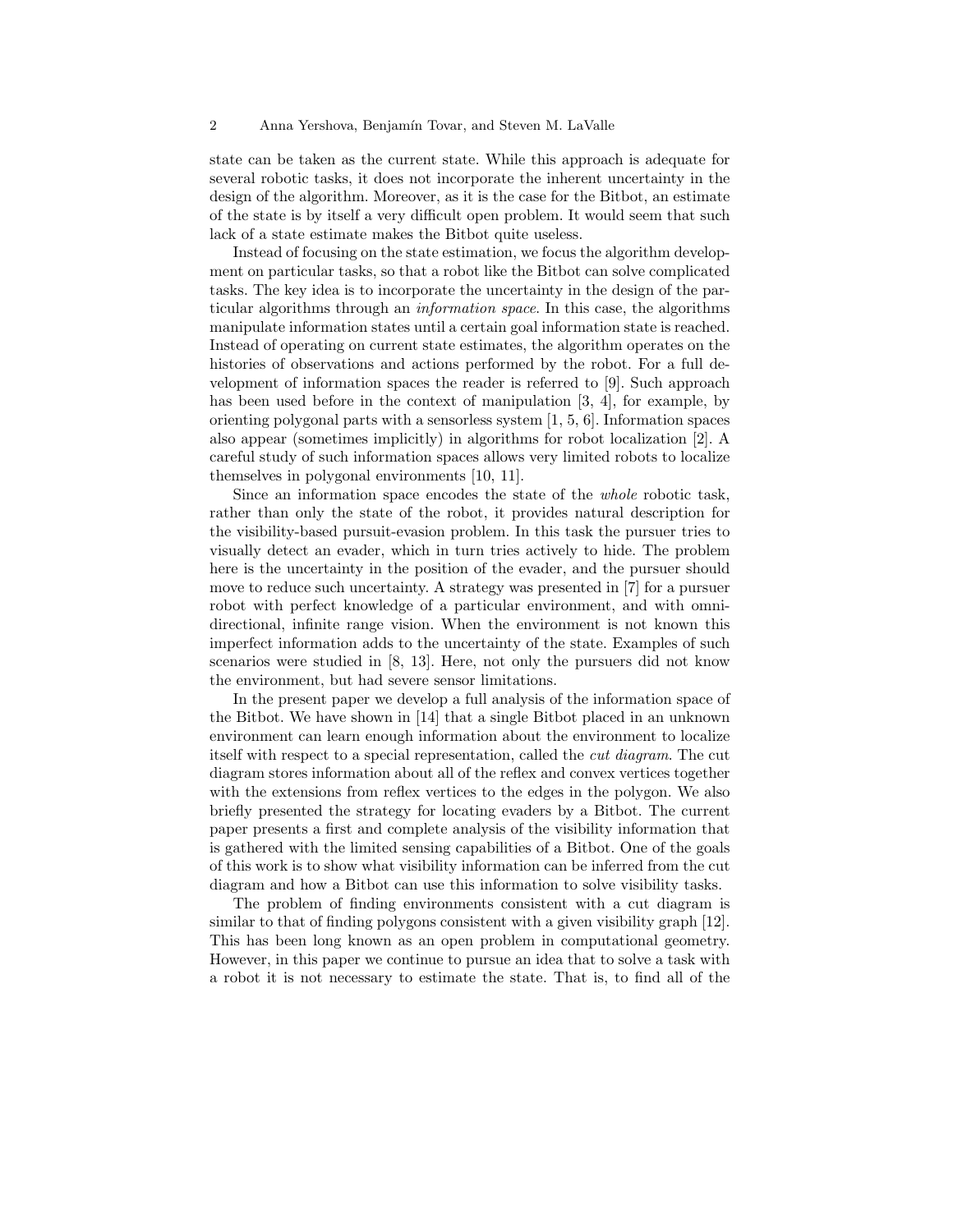evaders in the environment it is not necessary to know the exact geometry of a polygon the robot is in. Partial information, in this case the cut diagram of the polygon, is enough.

# 2 The Model

The Bitbot is modeled as a point moving in the polygonal environment  $E \in \mathcal{E}$ , in which E is a bounded, open set in  $\mathbb{R}^2$ , and the boundary  $\partial E$  is assumed a simple closed and connected polygonal curve. The set  $\mathcal E$  is the set of all such environments. The circular sequence of vertices  $V^E = \{v_i \mid i = 0, \ldots, n-1\}$ along  $\partial E$  is assumed to be clockwise ordered. A vertex of  $\partial E$  is called reflex if its incident edges form an angle strictly greater than  $\pi$ . We denote the set of reflex vertices of  $\partial E$  with  $V_r^E$ . A vertex in  $V^E \setminus V_r^E$  is called *convex*.

The Bitbot can choose among two types of movements. First, it can follow the walls in either direction. Second, when approaching a reflex vertex, it can choose to go straight of the reflex vertex following a straight line, until  $\partial E$  is reached again. This straight line has the same slope as the last edge followed in the polygon before arriving at the reflex vertex. The Bitbot is equipped with a contact sensor, which indicates whether or not there is a contact with the boundary of the environment. These movements and sensor capabilities allow a Bitbot to differentiate between the situations in which it is in the contact with the walls or in which it is traveling in the interior of the environment. With this information it can be easily determined whether the Bitbot is in contact with a reflex vertex or not. During the present analysis, we assume that the contact sensor is powerful enough to detect convex vertices. The analysis still holds if this assumption is removed, with a natural increase in the uncertainty of the Bitbot state<sup>1</sup>.

Given two vertices  $u, v \in \partial E$ , assume that u and v are consecutive in  $V_E$ . Furthermore, assume that u is a reflex vertex. Suppose, that the Bitbot has just visited v, traveled towards u, and at u it decided to keep straight with the same slope as the edge  $\overline{uv}$ . Call  $u_l$  the point the Bitbot hits in  $\partial E$ (Figure 1.a). The segment  $\overline{u u_l}$  is called a *cut* at u, with  $u_l$  being the cut's endpoint. It is said that the cut is incident to the edge of  $\partial E$  containing  $u_l$ . If the environment  $E$  is divided into two parts along the cut at  $u$ , the vertex  $u$  does not belong to the polygon containing the vertex  $v$ . Instead,  $u$  lies on the edge  $\overline{vu_l}$ . We call this polygon a *cave* of the cut at u. Note, that there are exactly two cuts per reflex vertices. If u precedes v in the order given in  $V_E$ , the polygon containing v is called the *left cave* at u, and the cut  $\overline{uu_l}$  is called the *left cut*. Otherwise, if u follows v, the right cave and the right cut  $\overline{u u_r}$  at u are obtained. An example of a polygon with the set of all of its cuts is shown

<sup>&</sup>lt;sup>1</sup> Incidentally, the name Bitbot originated in the absence of this assumption. Loosely speaking, the sensing is reduced to one bit of information that indicates whether the robot is in contact with a wall or not.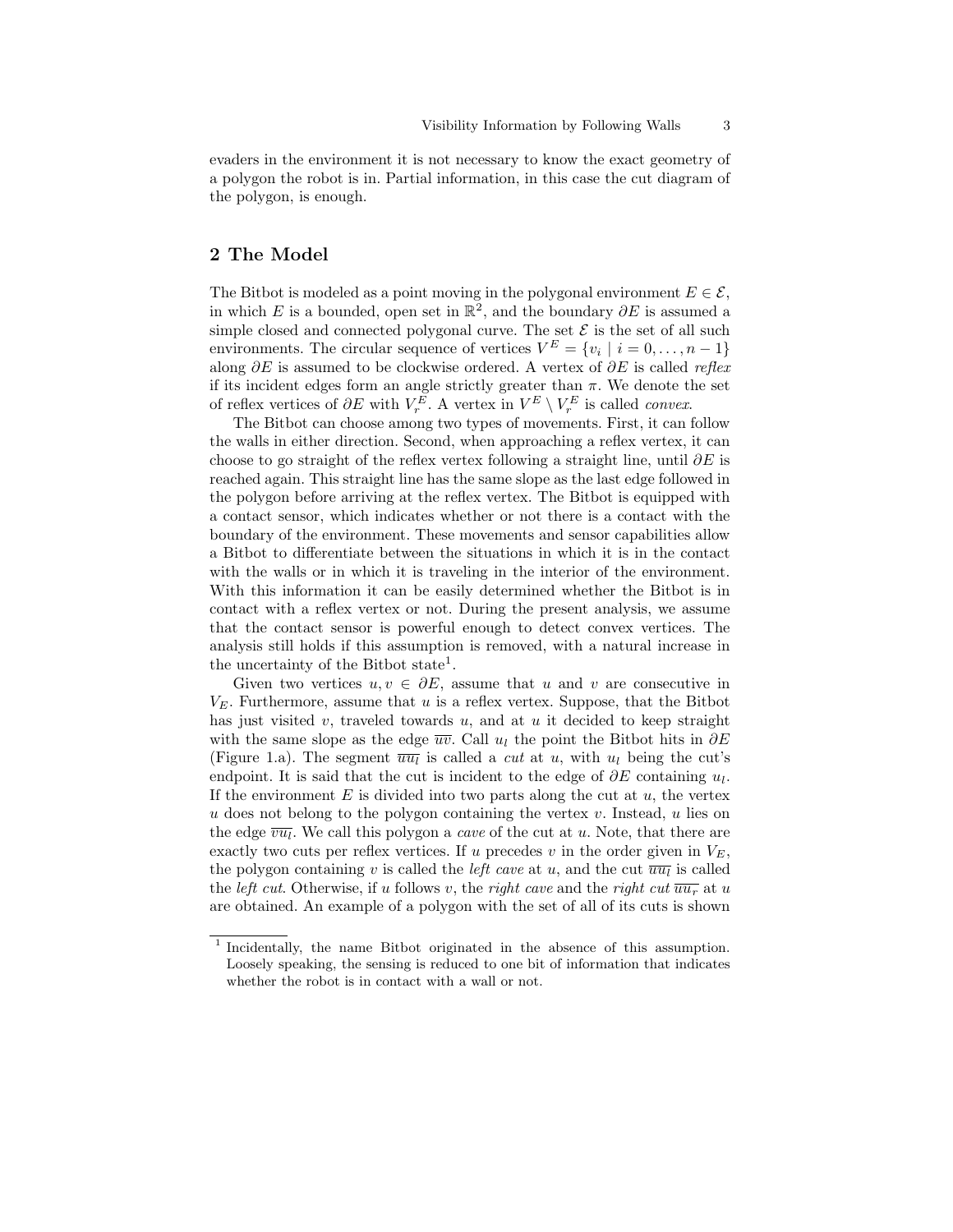4 Anna Yershova, Benjamín Tovar, and Steven M. LaValle



Fig. 1. (a) A polygon and all of its cuts are shown. For the left cut  $\overline{u u_l}$  its left cave is shaded. (b) The corresponding cut diagram.



Fig. 2. (a) Visibility region,  $V(x)$ , shadow region,  $e \setminus V(x)$ , and gaps for the point x are shown. (b) The bitangent  $\overline{uv}$  between the two reflex vertices u and v, if extended outward generates two bitangent complements,  $\overline{u u_v}$  and  $\overline{v v_u}$ , correspondingly.

on Figure 1.a. We make the general position assumption that no three vertices of  $\partial E$  lie in the same line, thus, the point  $u_l$  cannot be a vertex itself. The set of all of the cuts is denoted as  $C^E$ , and the set of all of the cuts endpoints is denoted as  $V_c^E$ . The state space of the robot is  $X = \mathbb{R}^2 \times S^1$ . Given that the Bitbot can only recognize if it is in contact with a wall, at a vertex, or at an endpoint of a cut, the state space can be collapsed into a discrete set of states, namely  $X_d = V^E \cup V_c^E$ .

For any point  $x \in E$ , let  $V(x) \subset E$  be the *visibility region* of x, that is, the set of all of the points  $y \in E$  such that the line segment  $\overline{xy}$  does not intersect  $\partial E$  (see Figure 2.a). Call  $E \setminus V(x)$  the shadow region, which is the set of all of the points in  $E$  that are not visible from  $x$ . There may be several connected components in the shadow region. Each of them can be associated with some reflex vertex in the environment. We call each of them a shadow component.

Consider now two mutually visible reflex vertices,  $u$  and  $v$ , in the environment E. It is said that the segment  $\overline{uv}$  is a *bitangent* if it can be extended outwards from both endpoints without lying outside the polygon. Now consider the two maximal extensions,  $\overline{uu_v}$  and  $\overline{vv_u}$ , of the bitangent  $\overline{uv}$ . These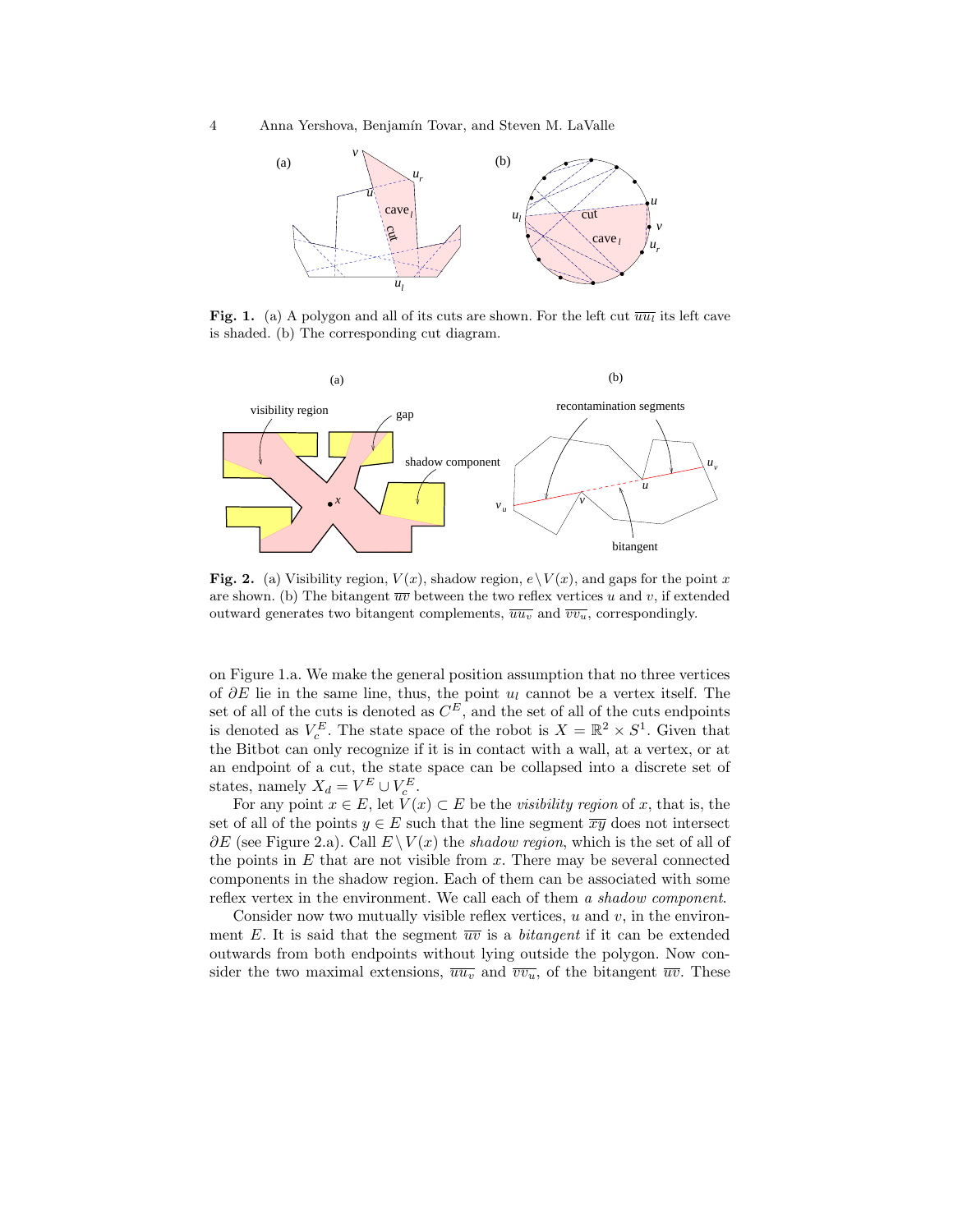segments are called *bitangent complements* at u and v respectively (see Figure 2.b).

## 3 Cut Diagram

In this section we consider the cut diagram data structure, the environment representation the Bitbot generates. The method for constructing the cut diagram by the Bitbot is described in [14]. In the following sections, we explain how the Bitbot uses it to recover visibility information. The cut diagram represents the adjacencies of vertex and edges of  $\partial E$  together with all the cut incidences of the polygon. Formally, the cut diagram is defined as follows:

**Definition 1.** A tuple  $D = (s, V, C)$  is called a cut diagram of a polygon E iff

- s is a simple closed curve.
- $V \subset s$  is a finite set of points.
- Each  $c \in C$  is a line seqment with endpoints in V, such that it intersects s at exactly two points (the endpoints).
- There is a bijection  $g_v : V^E \cup V^E_c \to V$ , such that the clockwise ordering of points along  $\delta E$  is preserved along the curve s.
- There is a bijection  $g_c: C^E \to C$ , such that for a cut  $c = \overline{uv} \in C$ ,  $g_c(\overline{uv}) = g_v(u)g_v(v).$

Thus, a polygon together with its cuts is itself a cut diagram. A cut diagram can be drawn canonically as follows. Let s to be the unit circle, and choose V as  $|V^E \cup V^E_c|$  equidistant points on s. The cuts incidences are then added in the natural way as chords in the circle, choosing their endpoints in the same clockwise order in the incident edge. An example of a cut diagram corresponding to a polygon is shown on Figure 1.b. From now on we refer to a circle arc  $\widehat{v_1v_2}$  as the arc on the circle s connecting vertex  $v_1$  and vertex  $v_2$ , which corresponds to edge  $\overline{v_1v_2}$  in  $\partial E$ .

The cut diagram provides some information about the geometry of the polygon. For example, the chords in the cut diagram provide the points on the boundary of the polygon which are visible to each other. Therefore, the cut diagram is closely related to the notion of the visibility graph. It is yet an open problem to determine the geometry of a polygon corresponding to a given visibility graph. We conjecture that for cut diagrams this problem is easier, given that relaxing the need for straight edges in the environment boundary, it becomes trivial. However, we could not find a satisfying solution yet. As an example, the three different polygons having the same cut diagram are shown on Figure 3.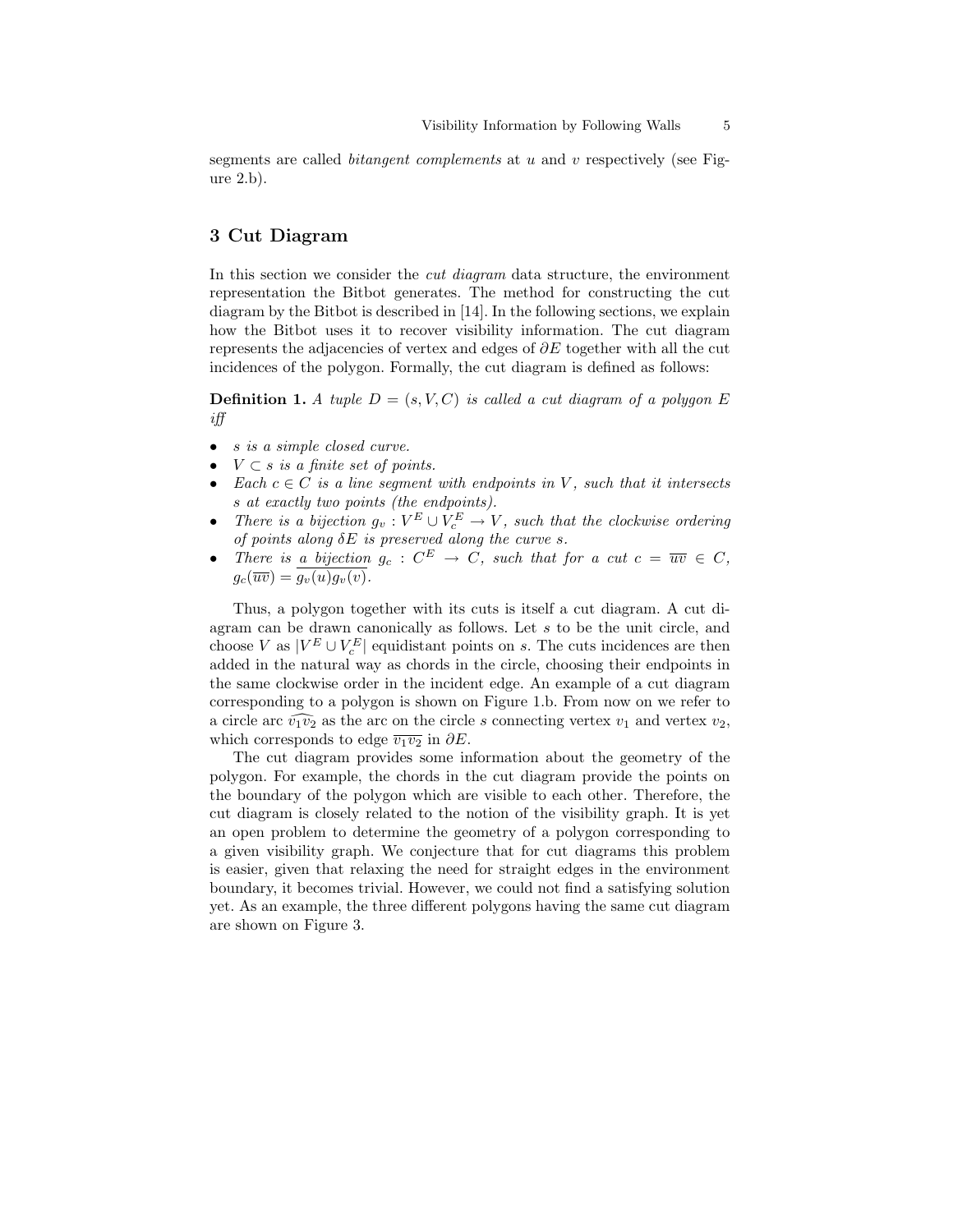

Fig. 3. Some polygons having the same cut diagram, shown on Figure 1.b.

#### 3.1 Cut diagram properties

From the cut diagram, the Bitbot can infer visibility information. Such information can be recovered by recognizing a few properties of the cut diagram. The first property relates intersections of the cuts in the polygon with intersections of chords in the diagram:

**Proposition 1.** Draw a segment between each pair of mutually visible points on the boundary of a polygon. These segments intersect pairwise in the polygon if the corresponding chords intersect pairwise in the cut diagram.

**Proof:** When two segments,  $\overline{x_1x_2}$  and  $\overline{y_1y_2}$ , intersect in the polygon, then the ordering of the corresponding endpoints along the boundary of the polygon is determined. For the closed curve that is going through all of the four endpoints without intersecting the segments and self-intersections, the ordering must be either  $(x_1, y_1, x_2, y_2)$ , or  $(x_1, y_2, x_2, y_1)$ . Since the bijection function preserves the ordering of the endpoints on the boundaries of both the polygon and the closed curve, the corresponding chords always intersect in the cut diagram.

Corollary 1. Two cuts intersect in the polygon if and only if they intersect in the cut diagram.

Therefore, the cut diagram preserves the two-intersections of the cuts. Unfortunately, this is not the case with three-intersections. That is, if two intersecting chords are intersected by a third chord, the order in which the cuts intersect in the polygon may be different from the order in which the corresponding chords intersect in the cut diagram (see Figure 4).

### 3.2 Bitangents in a Cut Diagram

While there is no direct information about the location of bitangents and and their complements in the cut diagram, there is a necessary condition for existence of a bitangent between two vertices. Such condition is exploited for detecting possible bitangents in the cut diagram by the Bitbot. This becomes the base for the pursuit-evasion algorithm presented in Section 5. This important condition is expressed in the following proposition.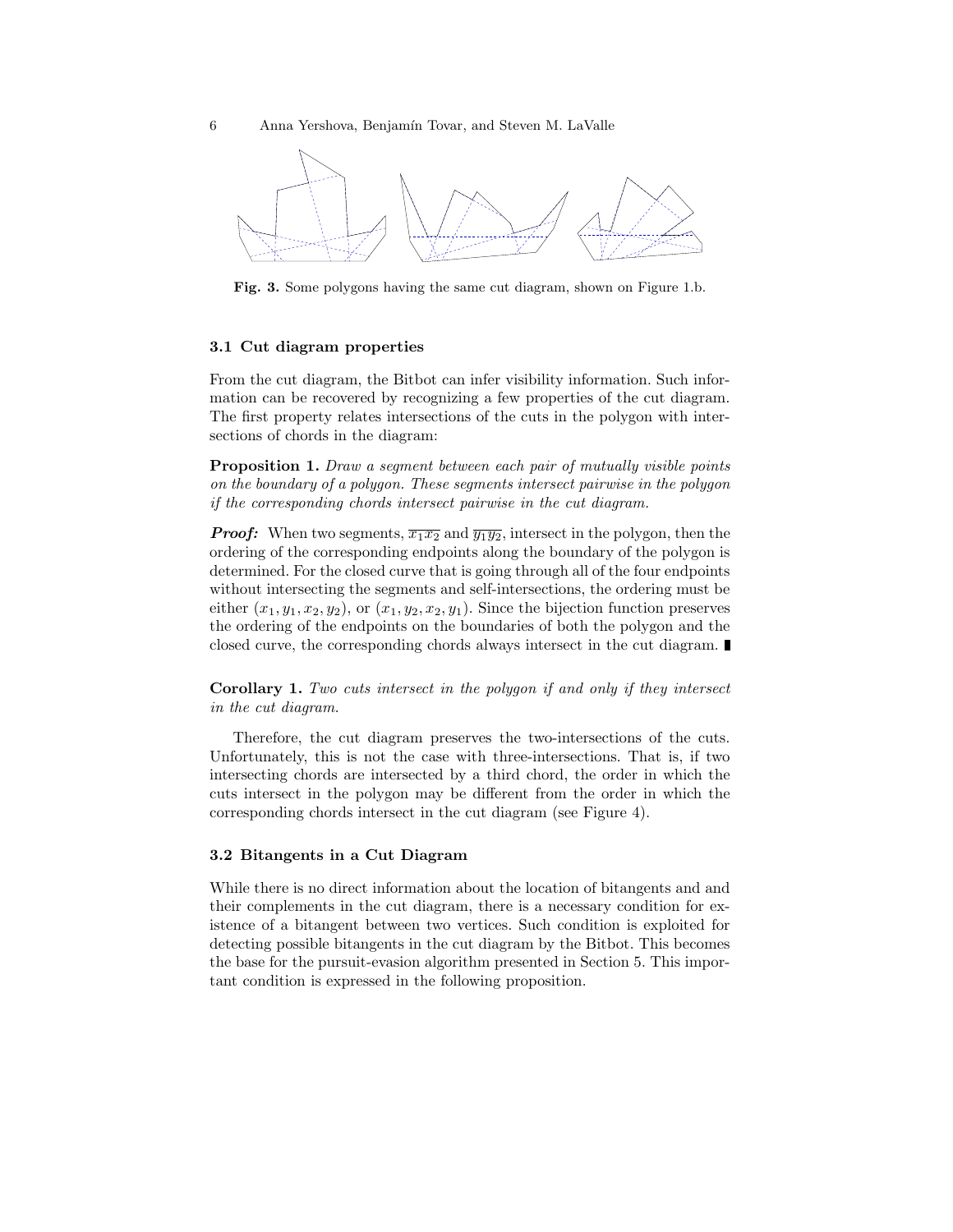

Fig. 4. The cut diagram does not always preserve three-intersections of the cuts. The order in which the cuts  $\overline{xx_i}$ ,  $\overline{uu_r}$ , and  $\overline{vv_i}$  intersect in the polygon is different from the order in which the corresponding chords intersect in the cut diagram.



Fig. 5. The reflex vertex v belongs only to the cave<sub>r</sub> of the reflex vertex u and not to the cave<sub>l</sub>. Similarly, u lies only in cave<sub>r</sub> and not in cave<sub>l</sub> of vertex v. Therefore, the necessary condition for bitangent existence between vertices  $u$  and  $v$  is satisfied. However, there is no bitangent between the two vertices.

**Proposition 2.** If a bitangent exists between two reflex vertices, then each of the reflex vertices is inside exactly one of the caves of the other vertex.

**Proof:** If any of the vertices is in both of the caves, then the extension of the bitangent will lie outside the polygon.

Unfortunately, this is a necessary, but not a sufficient condition for the existence of a bitangent. Figure 5 shows a polygon in which a bitangent does not exist between the two reflex vertices  $u$  and  $v$ , even though the above condition is satisfied.

Consider now the set of all of the pairs of the reflex vertices in the polygon. Those pairs satisfying the previous condition are called (bitangent) candidate pairs. The set of candidate pairs includes the bitangent pairs as a subset. Therefore, using the above condition, it is possible to find the candidate pairs given a cut diagram, but it is not possible to discriminate the bitangent pairs. Figure 6 shows all of the possible configurations of the cuts in the cut diagram which produce candidate pairs.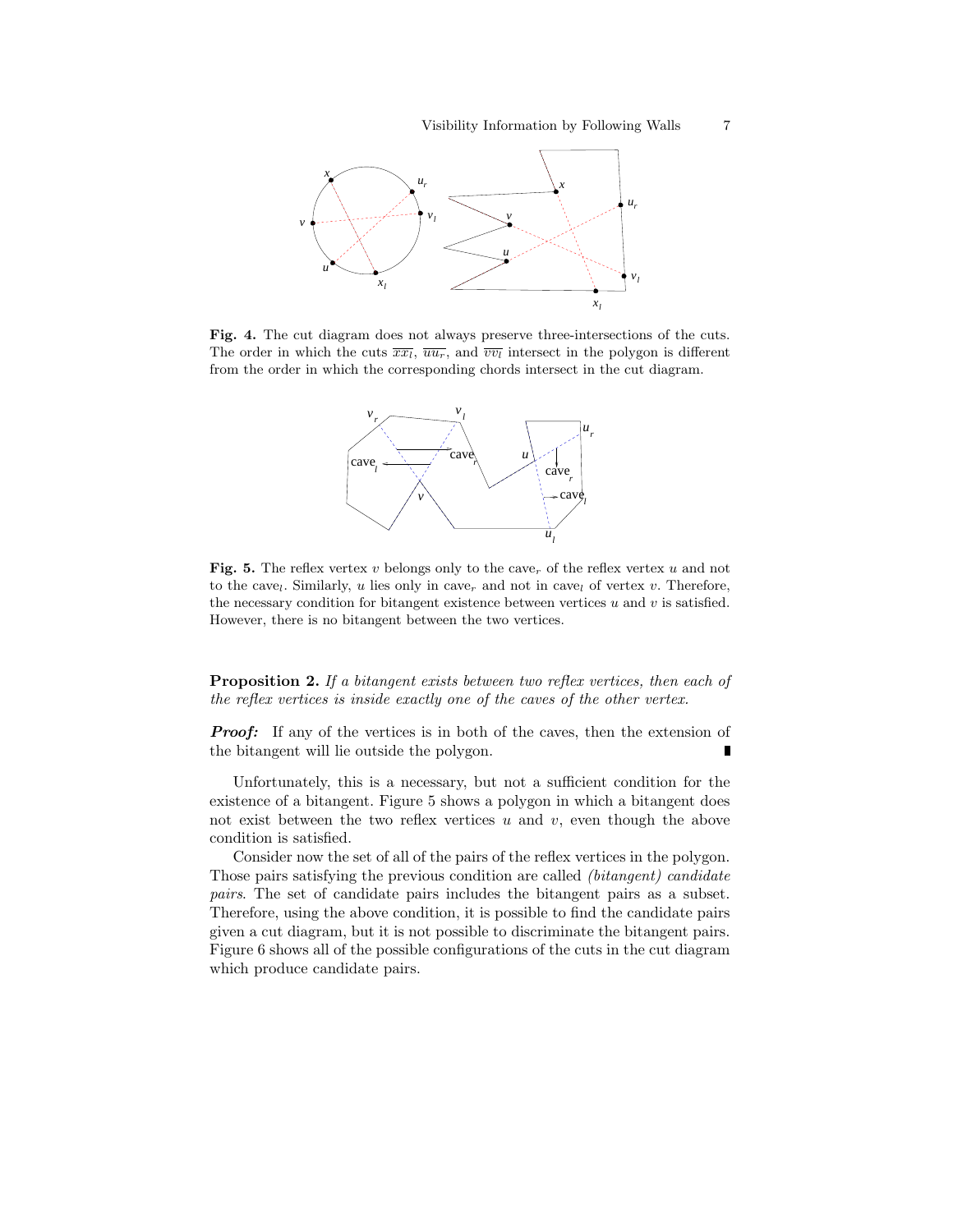

Fig. 6. All of the possible configurations of the cuts (dashed blue lines) of the two reflex vertices in an environment resulting in a candidate pair. In case the two reflex vertices are the only reflex vertices in the polygon, the corresponding approximations of the bitangent complements are also shown in bold (red).



Fig. 7. The cut diagram has only two reflex vertices in the environment, forming the bitangent. Some of such cases are shown, together with the corresponding bitangent complements.

# 4 Inferring the Environment Geometry

This section is dedicated to the information about the bitangent complements that can be inferred from the cut diagram. Proposition 3 provides a first approximation on the location of the bitangent complements. In some cases the estimate can be further improved with some other properties of the cut diagram. To introduce these properties, consider a polygon with reflex vertices,  $u$ , and  $v$ , and their corresponding cuts' ends,  $u_r, u_l, v_r$ , and  $v_l$ . Throughout all of this section, assume that v belongs to the cave of the cut  $\overline{u u_r}$ . This is always true up to symmetry. Also, assume that  $u$  belongs to the cave of the cut  $\overline{vv_q}$ , in which q is either l or r. Thus, the two vertices form a candidate pair by Proposition 2.

**Proposition 3.** If a bitangent exists between vertices  $u$ , and  $v$ , then the bitangent complement  $\overline{uu_v}$  in the cut diagram is the chord that connects u with a point inside the circular arc  $\widehat{uu_r}$ .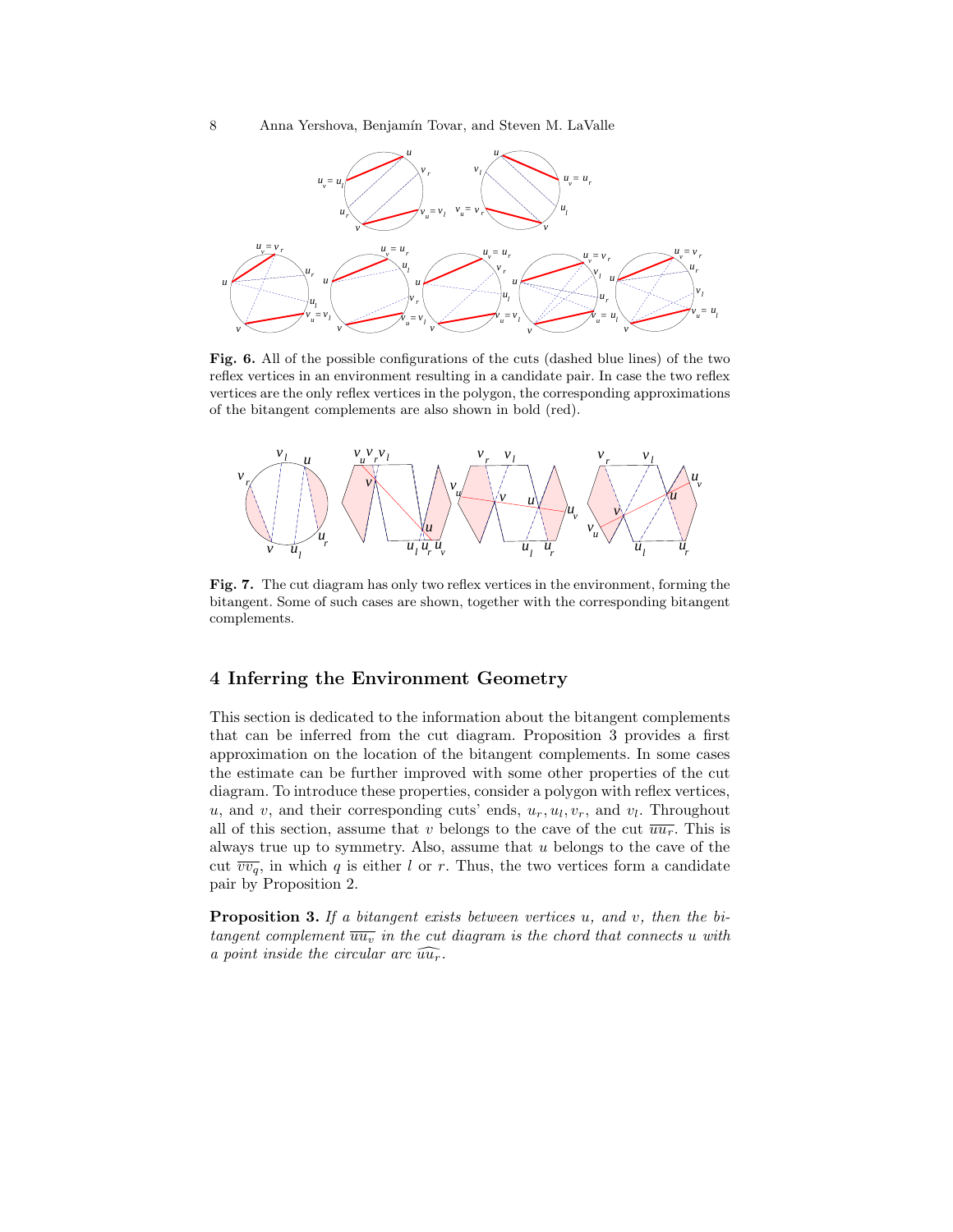#### Visibility Information by Following Walls 9



Fig. 8. If a straight line intersects the chord corresponding to the bitangent, then the bitangent complement must intersect a reduced portion of the arc  $\widehat{u u_r}$ .

**Proof:** Since the bitangent  $\overline{uv}$  intersects the straight line containing the segment  $\overline{u u_r}$  at point u, the bitangent complement  $\overline{u u_v}$  cannot intersect the segment  $\overline{u u_r}$  in any other point but u, since two lines intersect only at one Ē point.

Figure 7 shows an example of different instances of the polygon with the same cut diagram, with a bitangent complement connecting  $u$  with different points on the arc  $\widehat{uu_r}$ . Based on the principle, that straight lines must intersect properly in the polygon if they intersect in the cut diagram, we can reduce the bound on the places where a bitangent complement lies even to smaller regions, if other cuts are present in the cut diagram (Figure 8). This is described in the following proposition:

**Proposition 4.** Let a cut  $\overline{c_1c_2}$  intersect the chord  $\overline{uv}$  in the cut diagram, such that  $c_1 \in \widehat{uu_r}$ . If a bitangent exists between u, and v, then the bitangent complement  $\overline{u u_v}$  intersects the arc  $\widehat{u c_1}$ .

**Proof:** If the bitangent intersects a line of the segment  $\overline{c_1c_2}$ , then the bitangent complement  $\overline{u u_v}$  cannot intersect the segment  $\overline{c_1c_2}$ , because two lines cannot intersect in two points (see Figure 8).

**Definition 2.** Consider all of the cuts  $c_1^ic_2^i$ ,  $i = 1..p$ , such that each of them satisfies the condition of Proposition 4. Consider corresponding arcs  $\widetilde{uc_1^i}$ . Pick an index k, such that  $\widehat{uc_1^k}$  is the smallest arc,  $\widehat{uc_1^k} \subset \widehat{uc_1^i}$ ,  $\forall i$ . The segment  $\overline{uc_1^k}$ is called an approximation of the bitangent complement  $\overline{u u_v}$ .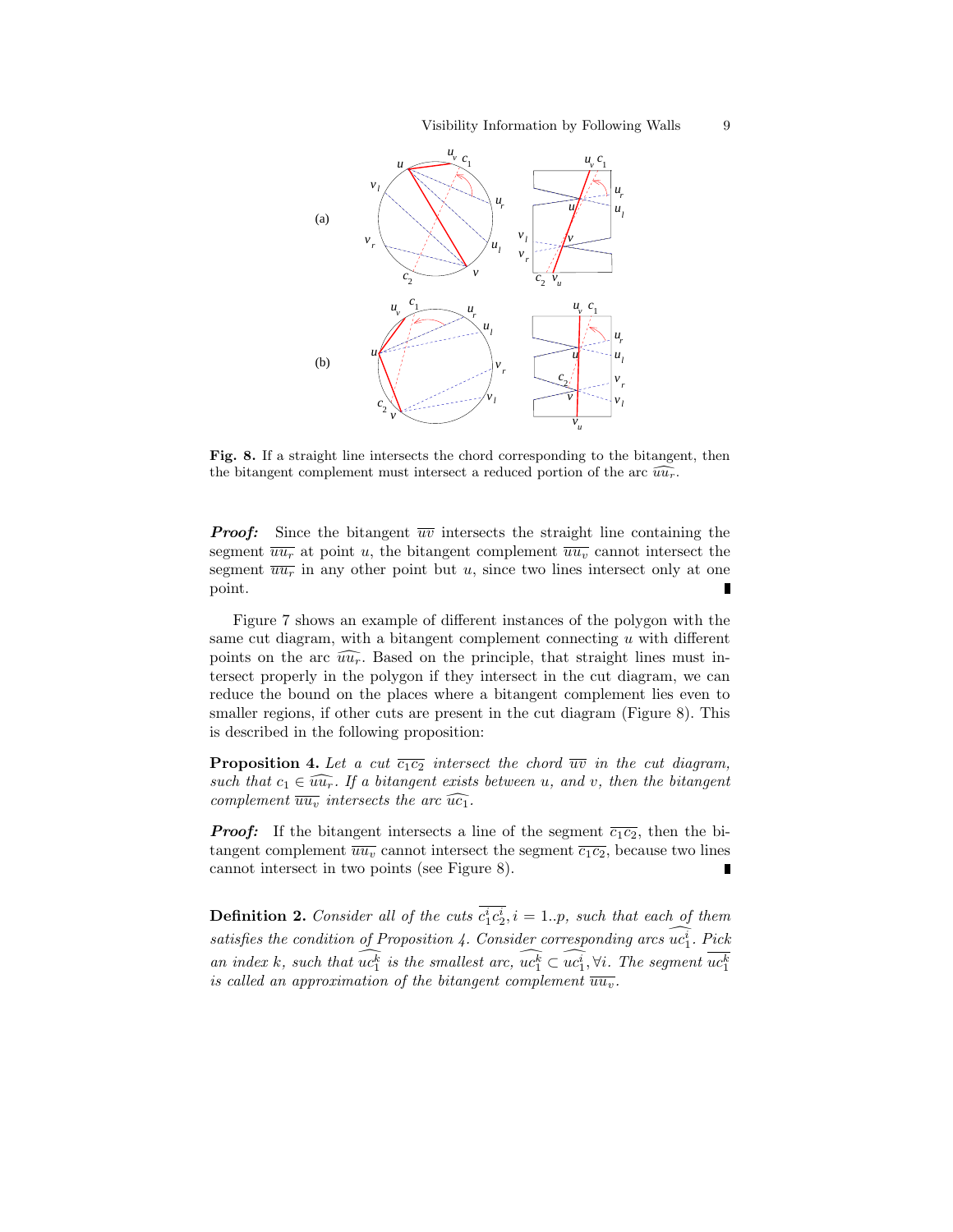Proposition 4 provides a bound on the range where the bitangent complement may intersect the boundary of the polygon. We conjecture that this bound is always tight for a cut diagram.

Conjecture 1. If a bitangent exists between u, and v, then, for any  $\epsilon > 0$ , there exists a polygon  $E$ , in which an endpoint  $u<sub>v</sub>$  of the bitangent complement  $\overline{uu_v}$  is arbitrarily close to the endpoint  $c_1^k$  of its approximation  $uc_1^k$ , with the distance between them  $|u_v c_1^k| < \epsilon$ .

Proposition 5. Let u and v be the only two vertices forming a bitangent candidate pair in the cut diagram. There always exists a polygon E such that the endpoint  $u_v$  is arbitrarily close to the endpoint  $u_r$ .

**Proof:** To construct such a polygon, the angle between the lines which contain the bitangent  $\overline{uv}$  and the inflection  $\overline{uv_r}$  have to approach zero, as shown on Figure 7.

If two vertices form a candidate pair, but they do not form a bitangent in the polygon, then the two vertices are not mutually visible. In this case an approximation of a bitangent complement may not be meaningful for the given polygon. However, the following proposition is helpful for analyzing this case:

**Proposition 6.** If there is no bitangent between the bitangent candidate pair u and v, then there exist reflex vertices  $w, z$ , such that both pairs u, and w, and  $v$ , and z are bitangent pairs (the vertices w and z may be the same vertex).

**Proof:** If u and v are not mutually visible, then its shortest path in  $E$ contains at least one reflex vertex. Call this vertex  $y$ . The vertex  $y$  always exists, since, if all of the vertices of the path were convex, then  $\overline{uv}$  would be inside the polygon, which is a contradiction. If  $y$  is visible from  $u$ , then assign y to w, and the bitangent pair for u has been found. If y is not visible from  $u$ , the previous process is repeated, until a reflex vertex is found, which is visible from u. This process has to stop, since there is a finite number of vertices. With a similar analysis the vertex z can be found.

The intuition behind Proposition 6 is the following. If a candidate pair does not form a bitangent pair, one of the vertices is 'hidden' behind a real bitangent complement of another vertex. While the Bitbot cannot discriminate between candidates and real bitangents, Proposition 6 allows to make some inferences about the combinatorial changes of the shadow region. This is explained in the next section, when the pursuit-evasion algorithm is described.

# 5 Pursuit-Evasion with Bitbots

In this section we present a pursuit-evasion algorithm using the cut diagram described in previous sections. Note, that without any additional sensor for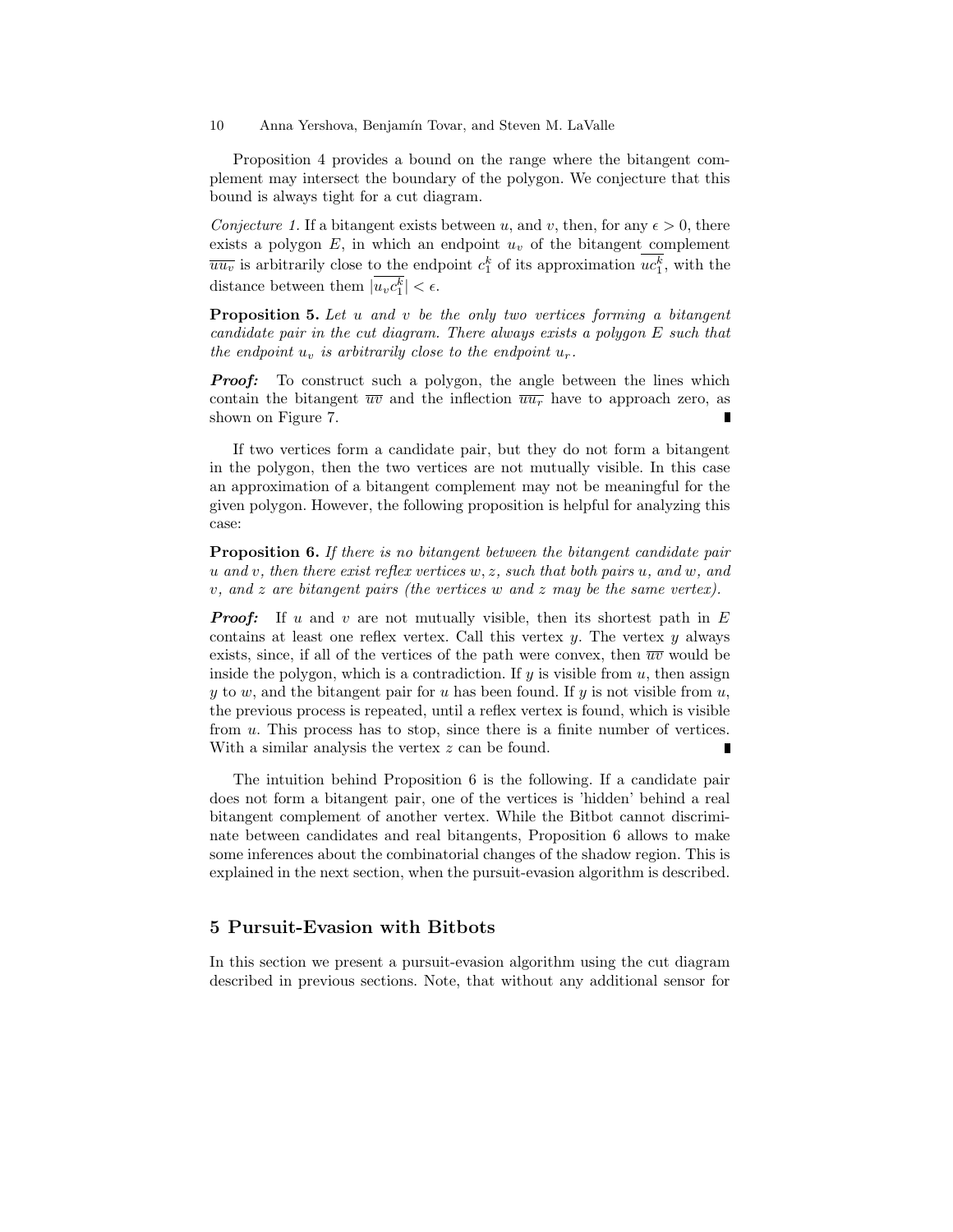detecting an evader, the Bitbot can never "detect" it in the usual sense. To resolve this, we provide the Bitbot with a sensor for detecting the presence (though not the location) of targets. Equivalently, we could consider a slightly modified pursuit-evasion game, in which the evaders are moving unpredictably, but are willing to be found (for example, lost people in the building on fire). When they (the evaders) see the Bitbot, they are considered to be detected. Both of these approaches lead to the same strategy and provide the ground for considering pursuit-evasion tasks for Bitbots. To make discussion simpler, we consider the pursuit-evasion game in which an evader is considered to be detected as soon as it comes in the line of sight of the pursuer.

#### 5.1 Critical Events in the Cut Diagram

The visibility-based pursuit-evasion problem can be solved by keeping track of all of the shadow components in the environment, since they are the only places where the evaders can hide [7]. This is done by labeling each shadow component as contaminated, if an evader may be hiding behind the gap, or cleared, otherwise. As the robot moves, the labels of the regions change according to certain critical events, and the goal of the algorithm is to find valid Bitbot movements such that all of the shadow regions are labeled as cleared. An information state for the pursuit-evasion task is defined as the cut diagram, together with the labeling of the cuts and the position of the Bitbot with respect to the cut diagram. The goal of the algorithm is to reach an information state in which all of the cuts are labeled as cleared. The information state is defined as the space of all of the possible labelings for a cut diagram of a polygon, with all of the possible positions of the Bitbot in the cut diagram. As the Bitbot moves, the information state changes according to the following critical events:

- Crossing an inflection ray of the polygon. After this event either a new shadow component appears or an old shadow component disappears.
- Crossing a bitangent complement of the polygon. In this case either two shadow components merge, or split.

For the Bitbot, crossing an inflection ray corresponds to crossing a cut, which can be determined in the cut diagram. The second event can be *con*servatively detected, by crossing the approximates of bitangent complements of the bitangent candidate pairs. If a shadow component appears, it is labeled as cleared. If one contaminated component merges with a cleared one, the new shadow component is labeled as contaminated. When a shadow component splits, the new shadow component inherits the labeling of the component that splitted. Each shadow component is associated with the corresponding cut and cave of the environment (see Figure 9).

A cut of a reflex vertex u is labeled as contaminated if the corresponding cave may contain an evader in the shadow component associated with  $u$ .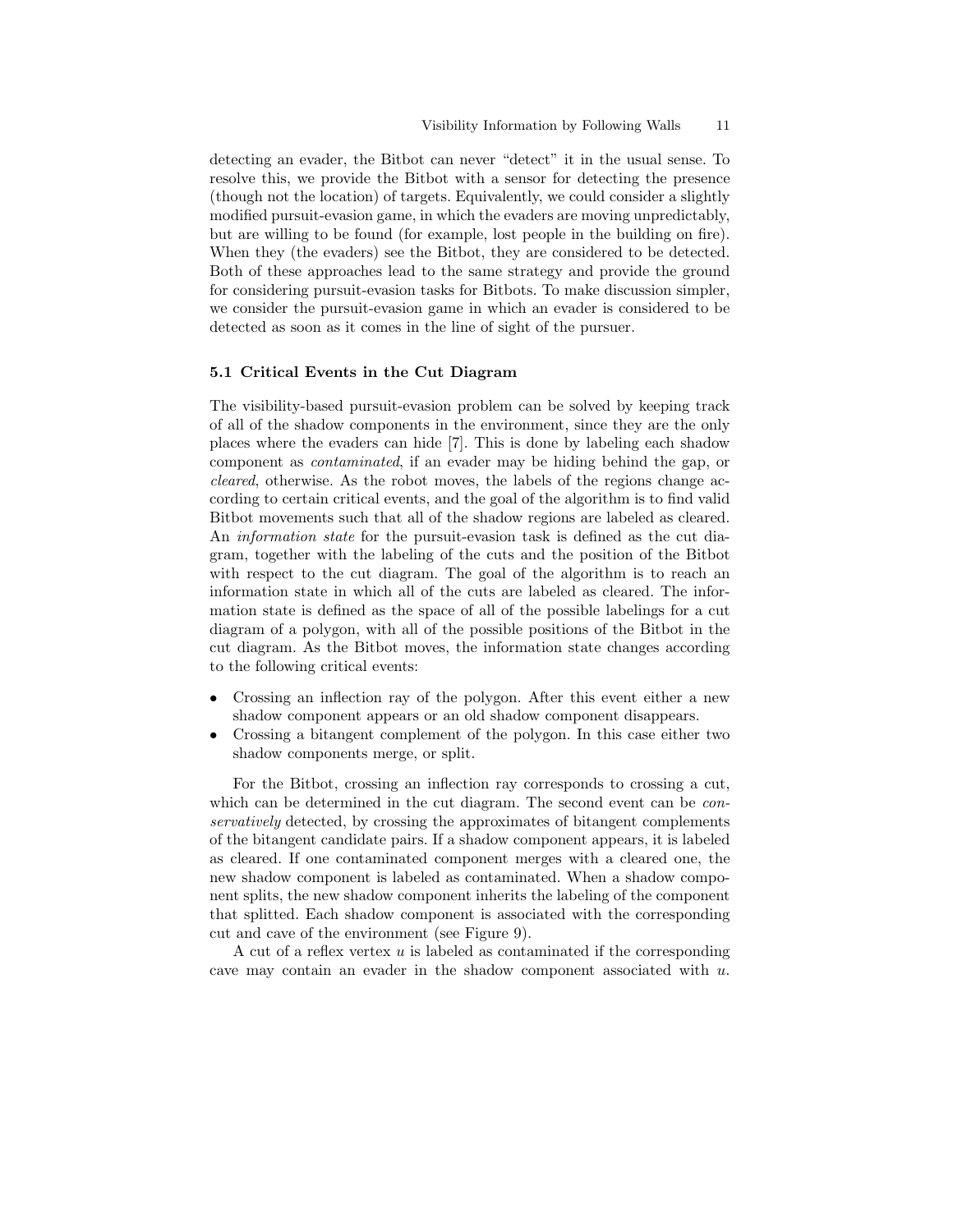12 Anna Yershova, Benjamín Tovar, and Steven M. LaValle



Fig. 9. For a reflex vertex  $u$  the two cuts and corresponding caves are shown. For positions  $x_1$ , and  $x_2$  of the Bitbot, the gap associated with u and corresponding shadow component may be only inside one of the caves (the one that does not contain  $x_1$  or  $x_2$ ). If the shadow component exists, the cut of its cave has the label, l, corresponding to whether the shadow component is cleared or not. The other cut has label cleared. For positions  $x_3$ , and  $x_4$ , the shadow component associated with the vertex  $u$  does not exist, therefore, the cut labels are cleared. The corresponding configurations on the cut diagram are also shown.

Otherwise, if the shadow component of  $u$  cannot contain an evader, the cut is labeled as cleared.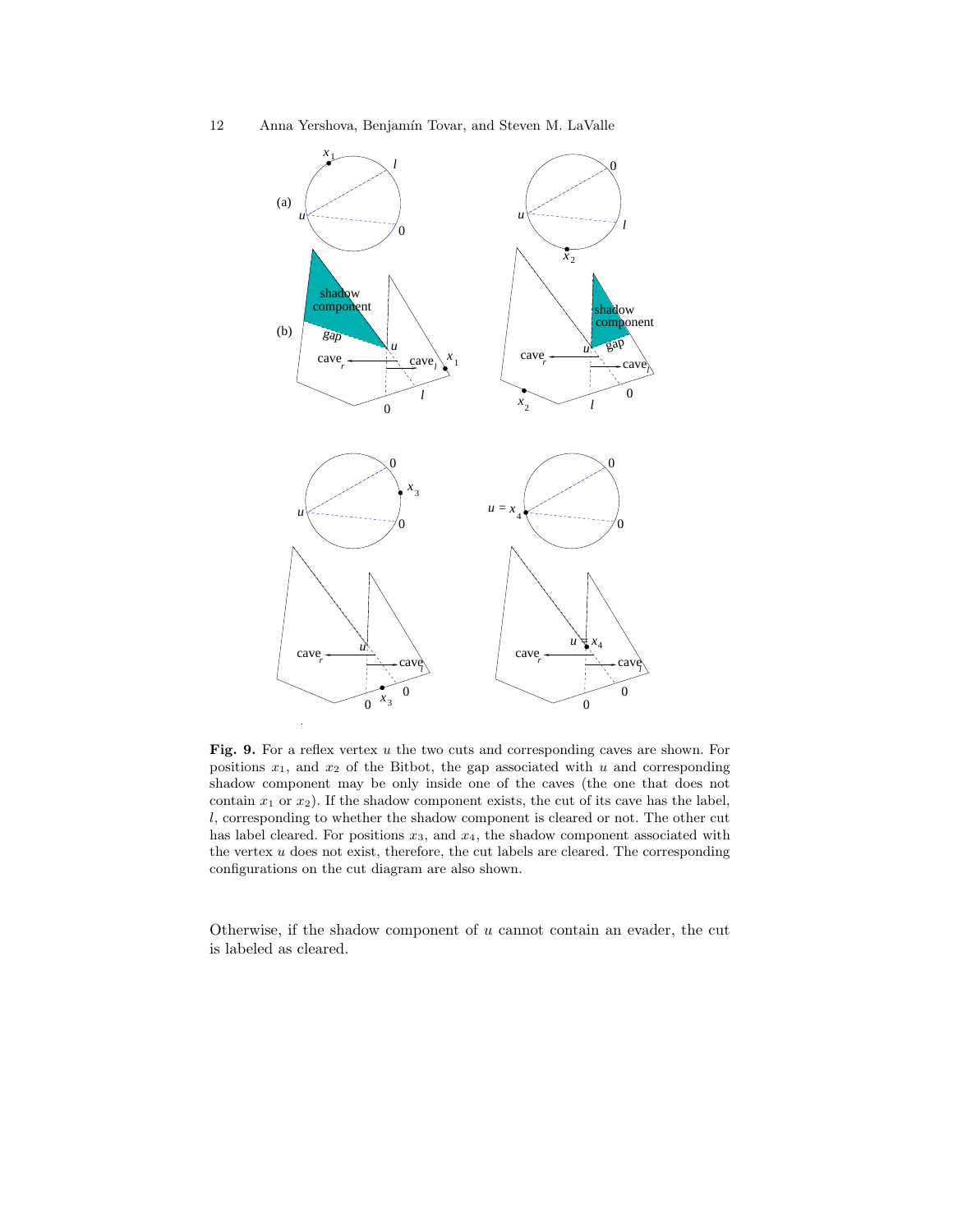

Fig. 10. Critical cut events and relabeling of the cuts.

The Bitbot clears a cut by entering the corresponding cave. This does not imply that the whole cave is cleared. This would only happens when each of the shadow components inside of the corresponding cave was cleared. Thus, at least one of the cuts for each reflex vertex has a label cleared. Note, that for certain locations both of the caves are labeled as cleared (see Figure 9, positions  $x_3$  and  $x_4$ ). Initially, when the Bitbot has not searched the environment yet, the labeling of the cuts marks all of the cuts containing shadow components as contaminated and others as cleared, according to the patterns shown on Figure 9.

The cuts are used to conservatively infer the shadow critical events and labelings. Here, by conservatively we mean that if a critical event exists in the polygon, it is detected through the cuts, but if there are events detected through the cuts these events do not necessarily exist in the polygon. When the Bitbot crosses a cut (Figure 10.a), it can be either entering the cave corresponding to the cut or leaving it. When it enters a cave, the shadow component that has been in that cave disappears. Therefore, the label of the cut changes to cleared. When the Bitbot leaves a cave, the shadow component appears in this cave. This shadow component has just been visible to the Bitbot, therefore, the label of the cut remains cleared. When a Bitbot crosses a bitangent complement (Figure 10.b) and several shadow components merge into one, the labels of corresponding cuts should all be set to contaminated, if there was at least one contaminated cut among the merging shadow components. When a shadow component splits into several, all of them inherit the same labels they had before (which is the label of the splitting shadow component).

A first difficulty is that the Bitbot does not know the exact location of the bitangent complements, which are needed to compute the merges and splits of the shadow components. To overcome this, the approximations described in Section 4, are used. Another difficulty appears when two vertices in the candidate pair do not form a bitangent pair. Crossing the corresponding bitangent complements of these vertices will result in relabeling of the cuts, when merging of shadow regions does not happen. We prove that in this case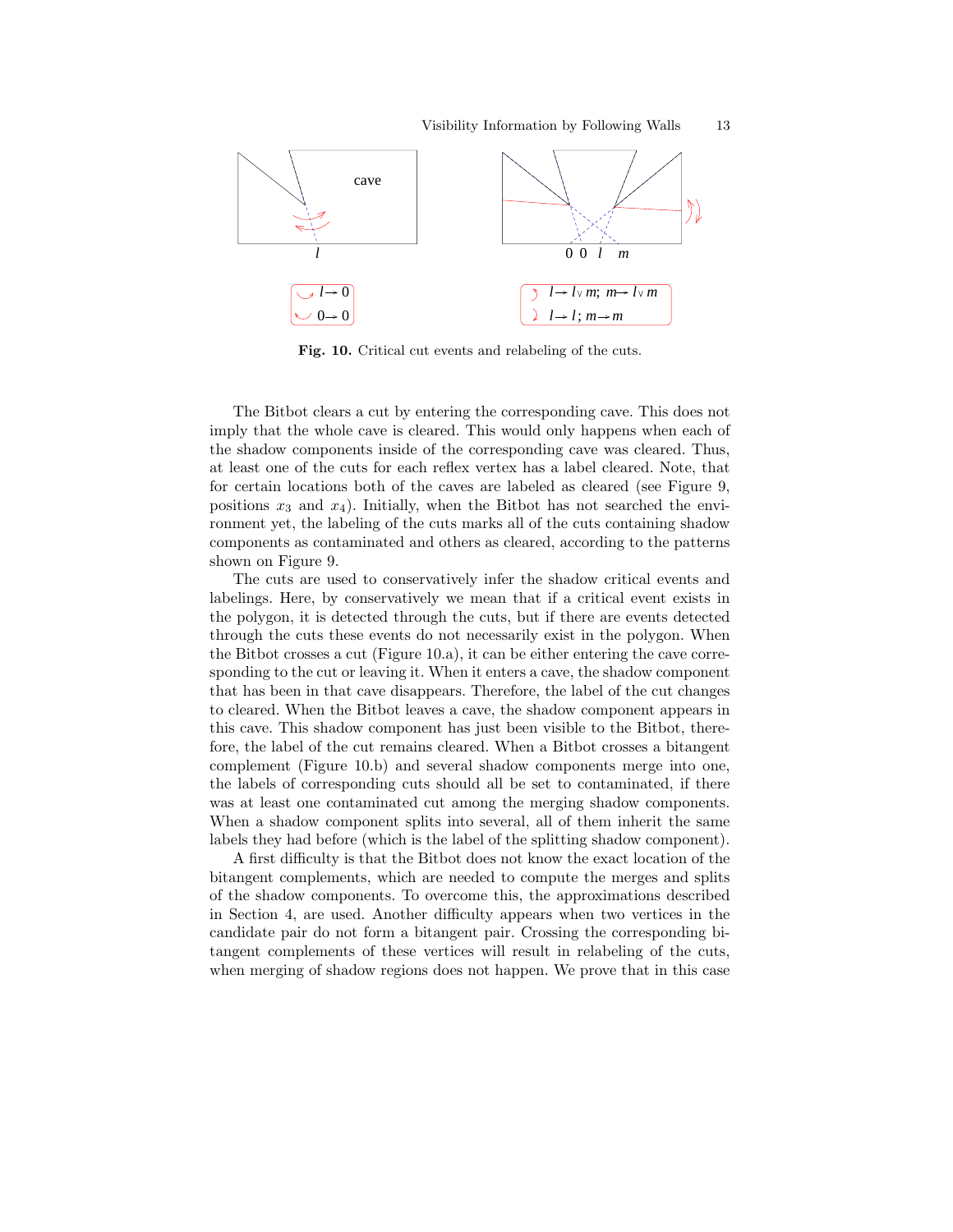the relabeling that occurs is consistent with the correct labeling of the cuts. Consider two reflex vertices forming a candidate pair  $u$ , and  $v$ . Let all of the assumptions made in Section 4 hold. Imagine that the bitangent between the vertices does not exist. Based on Proposition  $6$  there exists a vertex  $w$  which forms a candidate bitangent pair with both of  $u$  and  $v$ .

**Proposition 7.** If the bitangent complement of the pair u and w is  $\overline{ux_1}$ , and a bitangent complement of the pair u and v is  $\overline{ux_2}$ , then  $\widehat{ux_2} \subset \widehat{ux_1}$ .

**Proof:** Suppose that the contrary is true, that is  $\widehat{ux_1} \subset \widehat{ux_2}$ . Then there must exist a chord  $\overline{xx_1}$  that crosses the chord  $\overline{uw}$  such that  $x_1 \in \widehat{ux_2} \subset \widehat{uu_r}$ by definition of the approximation of the bitangent complements. Such chord also crosses  $\overline{uv}$ . Therefore, the approximation of the bitangent complement of u and v must be  $\overline{ux_1}$ , which contradicts the assumption.

This means that when the shadow component of  $v$  contaminates the shadow component of  $u$ , even though none of the critical events happen in the polygon, the shadow component of  $u$  has already been contaminated by  $w$ , which originally contaminated  $v$ .

Note, that the Bitbot cannot process events as they appear. This is because the three-intersections of the cuts are not preserved in the cut diagram. An example of several cut events happening while the Bitbot moves from state  $x_1$  to state  $x_2$  is shown on Figure 11. When a cut event occurs, only the label of this cut can be changed. Therefore, the cut events are independent from each other, and the Bitbot can process all of them in state  $x_2$ , changing the labels according to the rules of cut events. Processing labels when crossing a bitangent complement requires more consideration. The events may be dependent (many cuts can be relabeled when one recontamination happens) and the order in which they occur is not known. However, since the approximations of bitangent complements of the same vertex intersect in that vertex, they cannot intersect inside the cut diagram. Therefore, the three-intersections can occur only between the approximations of the bitangent complements of three different vertices. Therefore, these events are also independent. An example of multiple critical events, occurring when the Bitbot moves from state  $x_1$  to state  $x_2$ , and then to state  $x_3$ , is shown on Figure 12.

#### 5.2 The Algorithm

The algorithm performs a breadth-first search on the information space of all of the cut diagrams with cut labelings. From the starting information state (the cut diagram with initial labeling) all of the possible Bitbot moves are tried, relabeling using the rules described in Section 5 is performed, resulting information state is computed and checked with the goal state (the cut diagram with all of the cuts cleared). The same procedure is iterated over all of the resulting information states.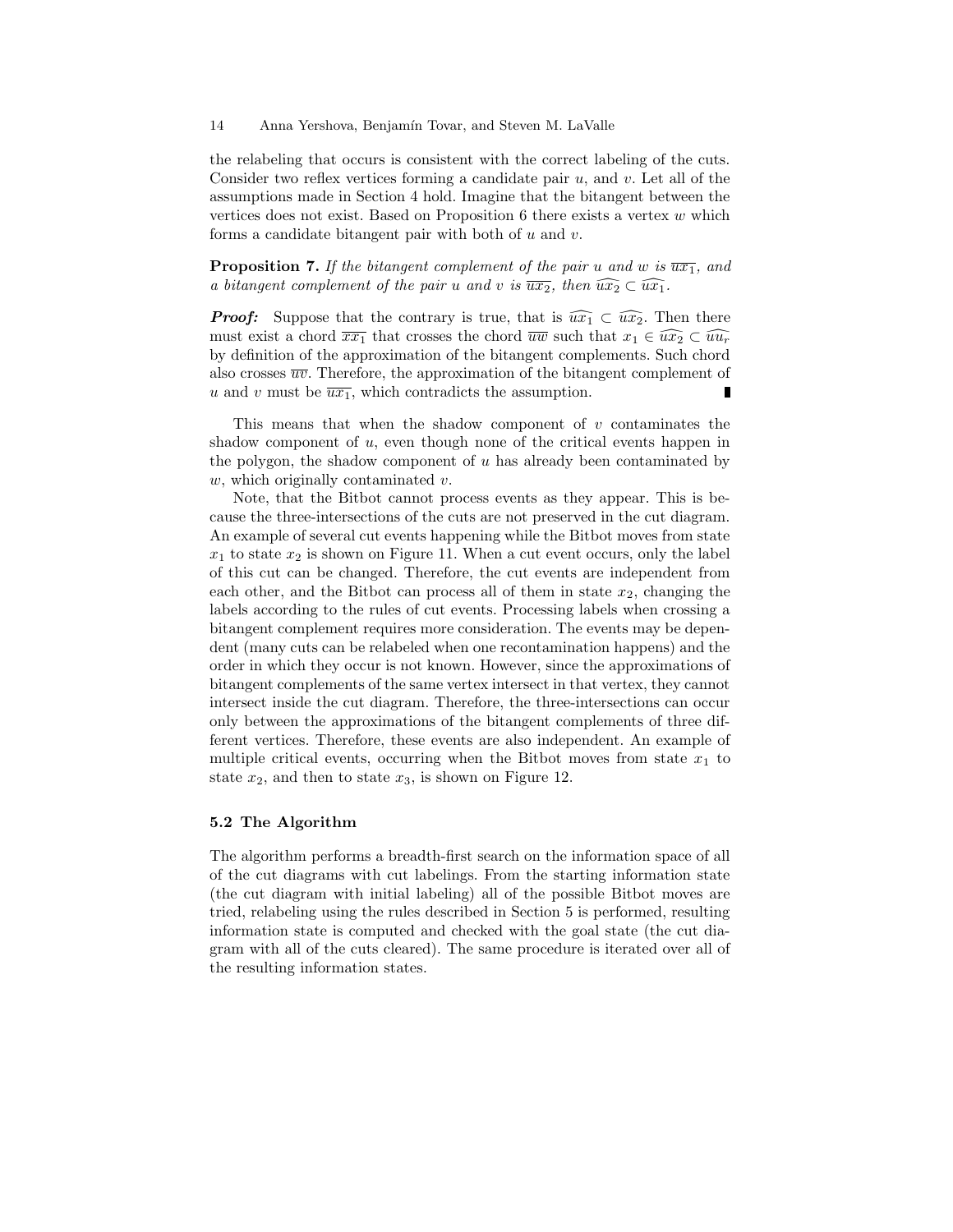

Fig. 11. An example of multiple cut critical events, when the Bitbot moves from the vertex  $x_1$  to  $x_2$ . All the shadow components become cleared.

The completeness of the algorithm depends on the quality of approximations used for bitangent complements in the cut diagram.

**Proposition 8.** If Conjecture 1 is true, then the algorithm presented above is Bitbot-complete; a Bitbot will find a solution if one exists.

**Proof:** When the Bitbot relabels the cuts as recontaminated, there exists a corresponding environment, in which the actual recontamination happens, by Conjecture 1. Therefore, the algorithm presented above would be complete in the sense that, if there exists a solution for all of the environments corresponding to the cut diagram, one will be reported.

# 6 Implementation and Experimental Results

We have implemented a simulation of the algorithm presented in Section 5.2. We present experiments with three different environments. The first experiment is shown on Figure 13. We show the cut diagram with all of the cuts and approximations of the bitangent complements. Using only the cut diagram and the algorithm for pursuit-evasion, the Bitbot generates the plan for finding all of the evaders in the environment. The produced solution path is shown. In the experiments shown on Figure 15 the pursuit-evasion algorithm was used to produce the clearing paths for the other two environments.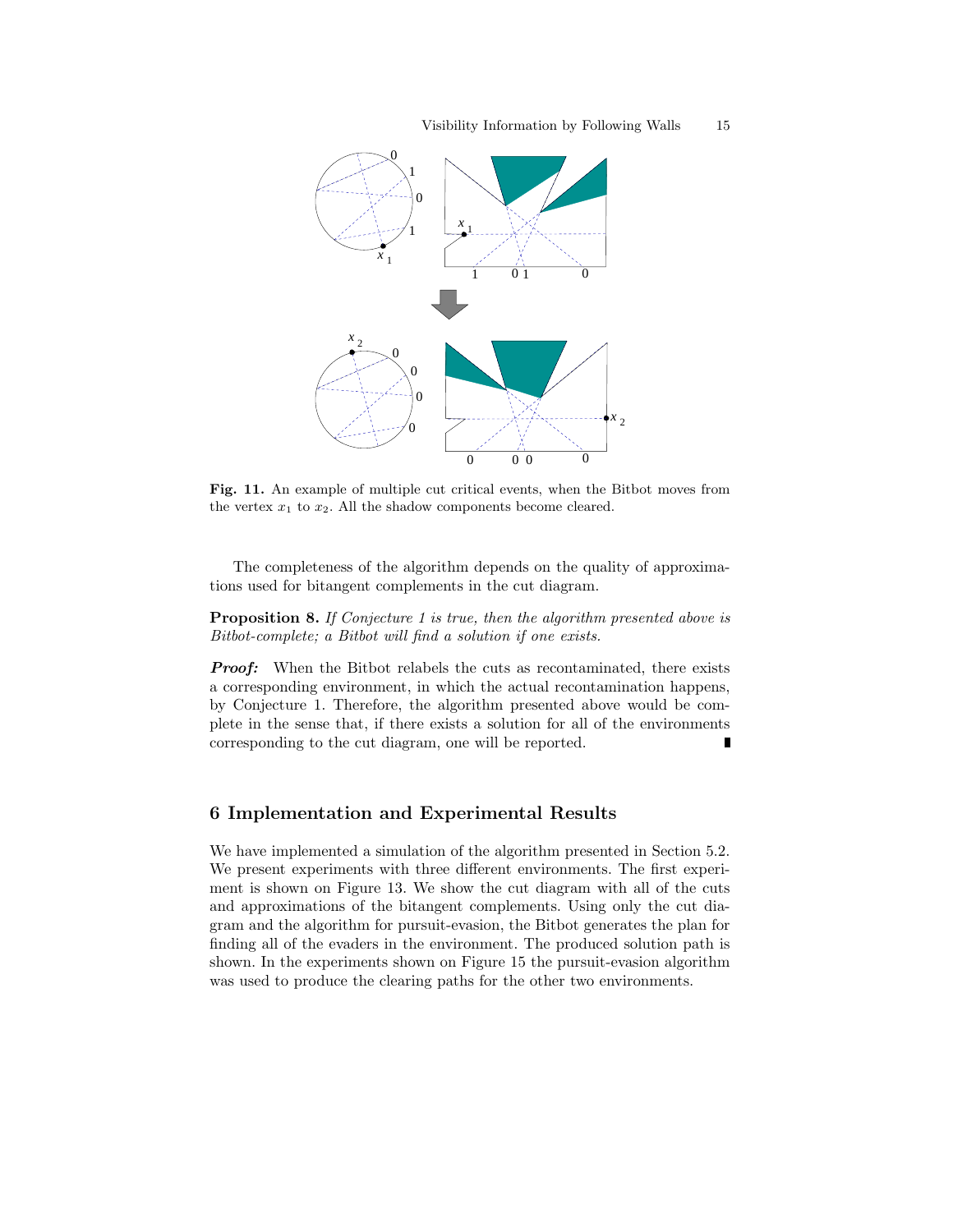

Fig. 12. An example of multiple critical events, when the Bitbot moves from the state  $x_1$  to  $x_2$  and then to the state  $x_3$ .

# 7 Conclusions

In this paper we introduced very simple robots called Bitbots. The sensor and control limitations of Bitbots allow careful modeling of the information space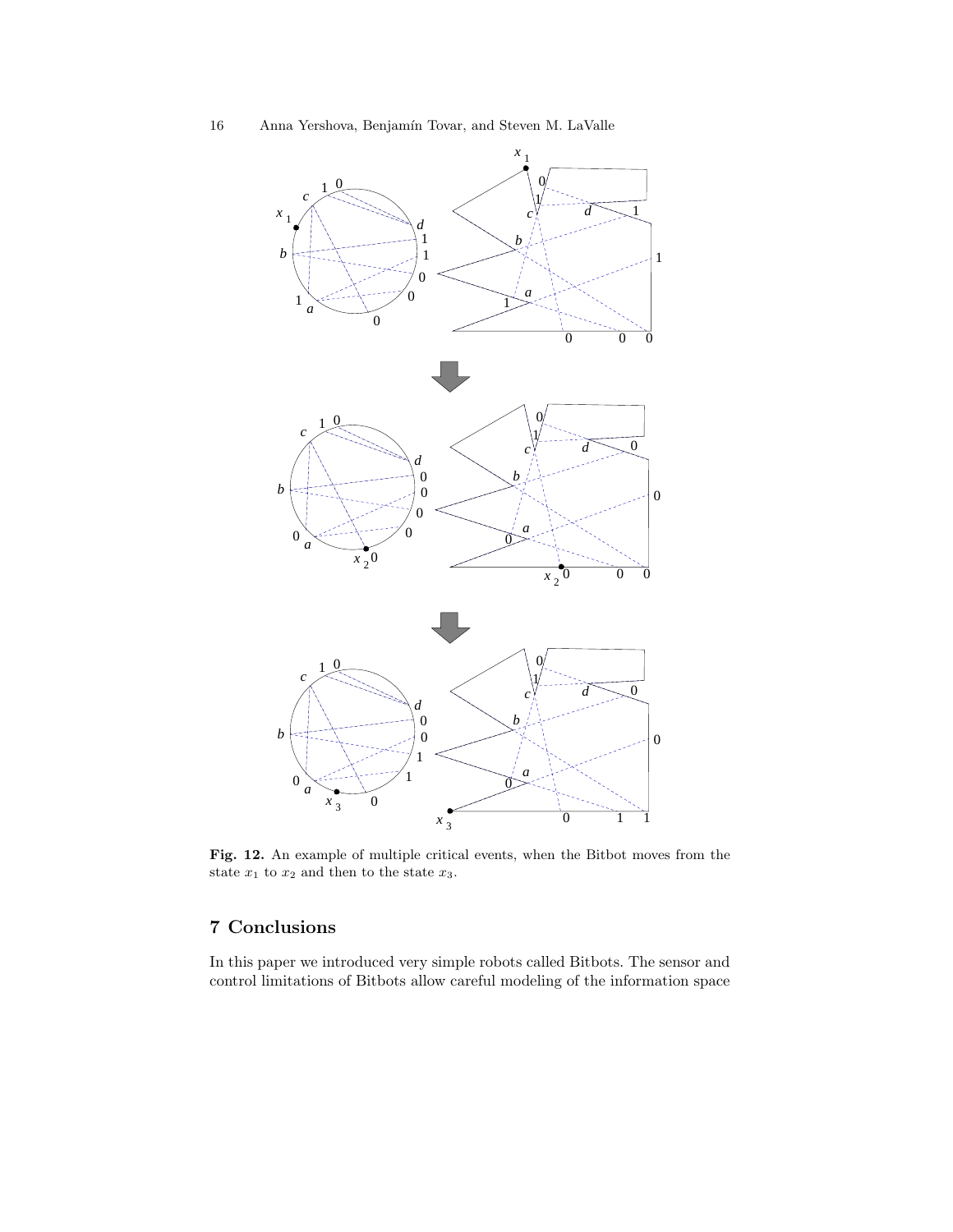

Fig. 13. For the given environment, the cut diagram with all of the cuts and the approximations of the bitangent complements, generated by our program, is shown on the left. The solution path for the pursuit-evasion algorithm is shown on the right.



Fig. 14. Computed solution paths for catching the evaders in the given environments.



Fig. 15. Computed solution paths for catching the evaders in the given environments.

arising when presenting visibility tasks to these robots. We have formally defined the tasks of pursuit-evasion as planning problem in corresponding information space and presented solution and simulation results.

The notion of information spaces, which is the main theme of this paper, is fundamental to robotics. However, little or nothing is known about many aspects of information spaces. Almost no work has been done on characterizing their topology or geometry. No general techniques are available for planning in information spaces. Our goal is to continue researching information spaces arising in robotics.